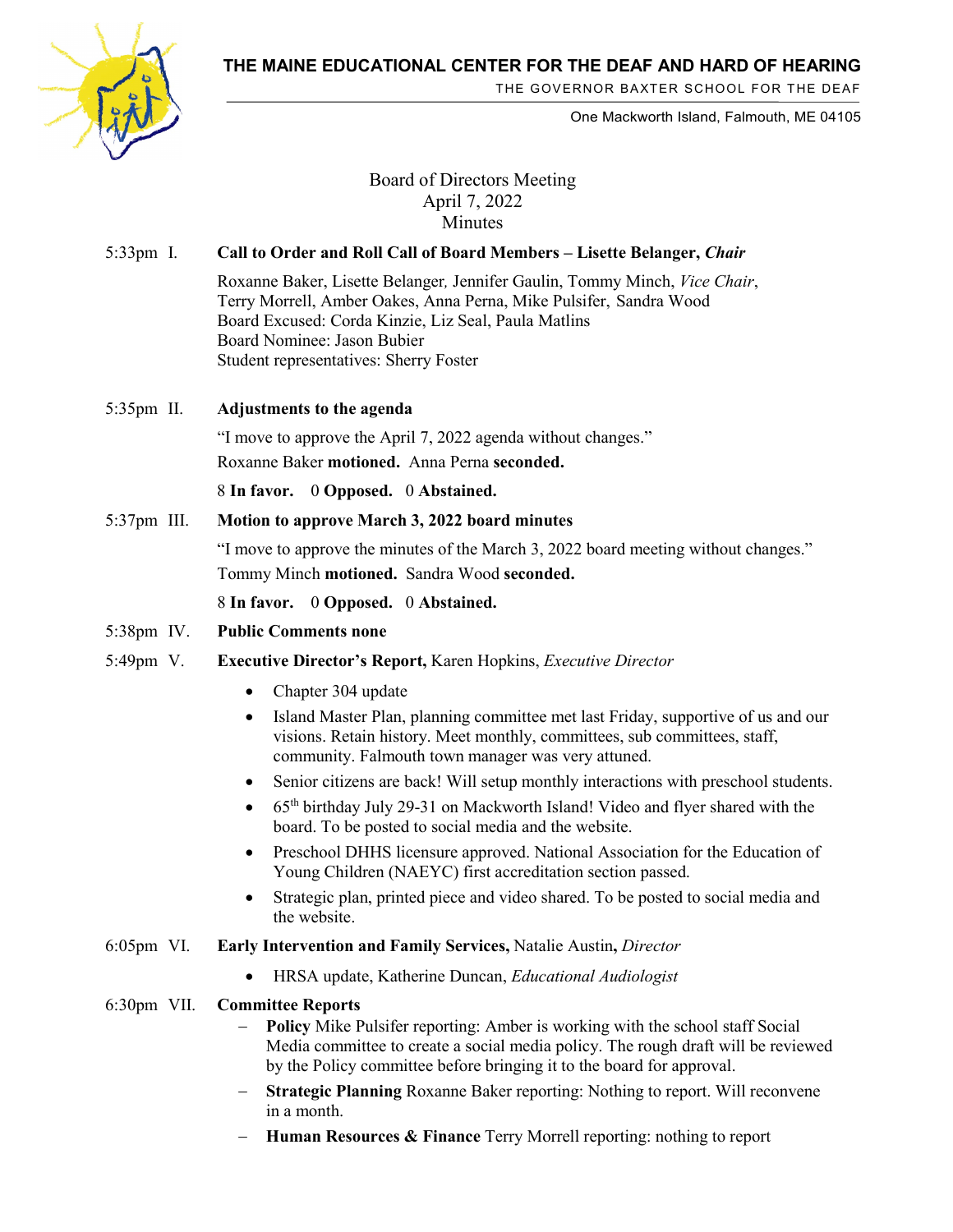

THE GOVERNOR BAXTER SCHOOL FOR THE DEAF

One Mackworth Island, Falmouth, ME 04105

Board of Directors Meeting April 7, 2022 Minutes

- − **Facilities** Lisette Belanger reporting: nothing to report, need to meet re: master plan
- Board Development Anna Perna: nothing to report
- − **Member Recruitment & Retention** Anna Perna reporting: nothing to report
- − **Legislative Action** Roxanne Baker reporting: nothing to report
- Bylaws Tommy Minch reporting: nothing to report

### **New Business**

#### 6:35pm VIII. **Staff Nomination, Dean Flanagin**, *Director of Operations*

"I move to accept the nomination of Dean Flanagin for the position of *Director of Operations* effective June, 2022 state with changes."

Tommy Minch **motioned.** Anna Perna **seconded.**

Restated with a July 1, 2022 start date.

9 **In favor.** 0 **Opposed.** 0 **Abstained.** 

6:35pm IX. **Staff Nomination, Stephanie Hughes**, *Preschool Teacher of the Deaf*

"I move to accept the nomination of Stephanie Hughes for the position of *Preschool Teacher of the Deaf* effective August 2022 without changes."

Tommy Minch **motioned.** Roxanne Baker **seconded.**

9 **In favor.** 0 **Opposed.** 0 **Abstained.** 

6:40pm X. **Staff Nomination, Angel King**, *Itinerant Teacher of the Deaf, Presque Isle*

"I move to accept the nomination of Angel King for the position of *Itinerant Teacher of the Deaf, Presque Isle* effective August 2022 without changes."

Tommy Minch **motioned.** Jennifer Gaulin **seconded.**

8 **In favor.** 1 **Opposed.** 0 **Abstained.** 

6:45pm XI. **Staff Resignation, Emily Jackson**, *Speech Language Pathologist*

"I move to accept the resignation of Emily Jackson, *Speech Language Pathologist,*  effective August 1, 2022 without changes."

Roxanne Baker **motioned.** Anna Perna **seconded.**

9 **In favor.** 0 **Opposed.** 0 **Abstained.** 

6:48pm XII. **1st Year Probationary Contracts**

− Alyssa Guldager

"I move to approve Alyssa Guldager for a first year probationary contract for next year." Mike Pulsifer **motioned.** Tommy Minch **seconded.**

9 **In favor.** 0 **Opposed.** 0 **Abstained.**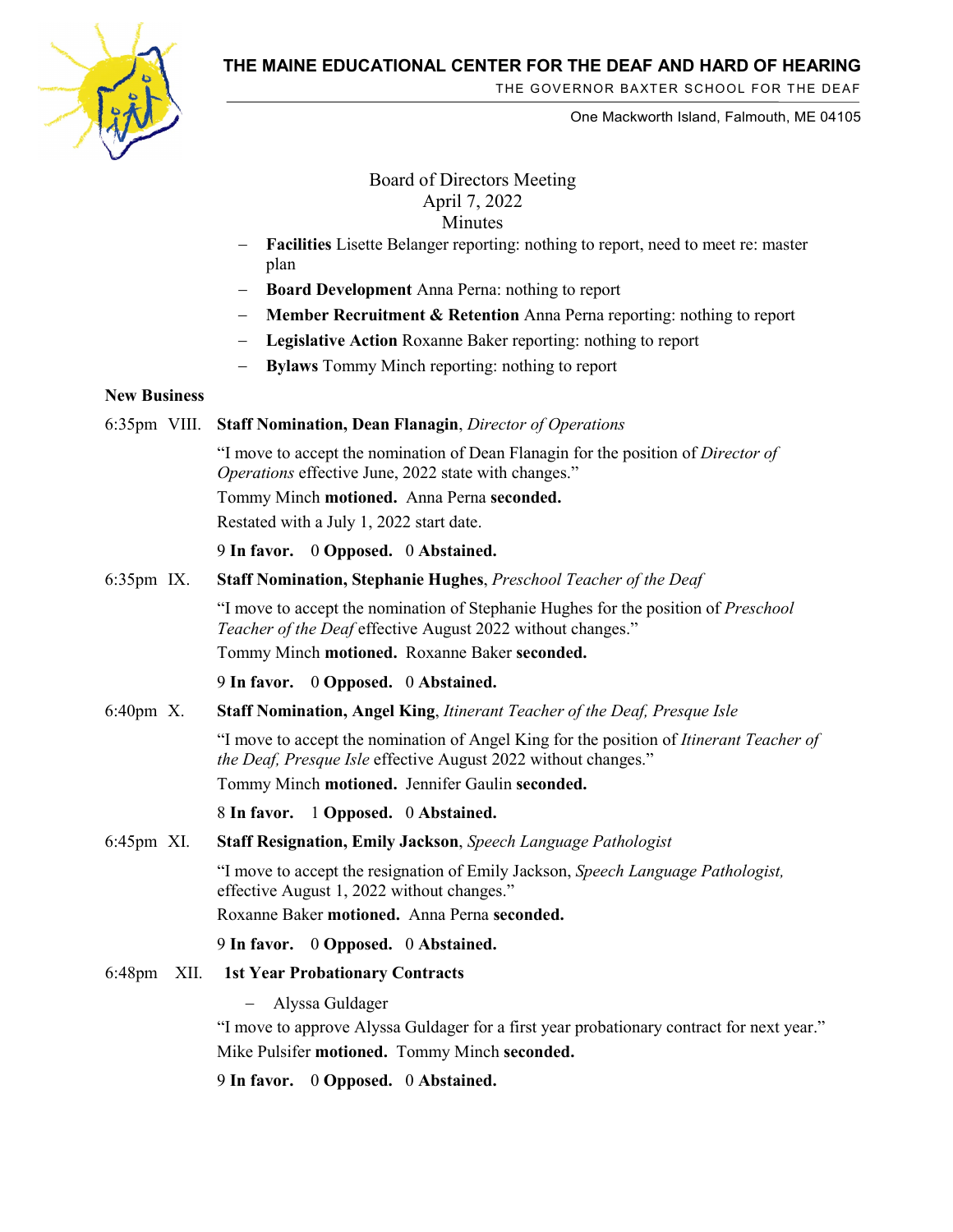

THE GOVERNOR BAXTER SCHOOL FOR THE DEAF

One Mackworth Island, Falmouth, ME 04105

## Board of Directors Meeting April 7, 2022 **Minutes**

## 6:52pm XIII. **2nd Year Probationary Contracts**

- − Marsha Ames
- − Melanie Bowlus
- − Christa Cook-McKinney
- − Megan Garrity
- − Leia Giovanella
- − Jennifer Hickey
- − Deborah Myers

"I move to approve 2nd-year probationary contracts for:

Marsha Ames, Melanie Bowlus, Christa Cook-McKinney, Megan Garrity, Leia Giovanella, Jennifer Hickey and Deborah Myers."

## Tommy Minch **motioned.** Roxanne Baker **seconded.**

## 9 **In favor.** 0 **Opposed.** 0 **Abstained.**

#### 6:54pm XIV. **3rd Year Probationary Contracts**

- − Chelsea Alexander
- − Jennifer Dresner
- − Caitlin O'Connell

"I move to approve 3rd-year probationary contracts for:

Chelsea Alexander, Jennifer Dresner, and Caitlin O'Connell."

Tommy Minch **motioned.** Terry Morrell **seconded.**

#### 9 **In favor.** 0 **Opposed.** 0 **Abstained.**

### 6:56pm XV. **Continuing Contracts**

- − Kirstan Banfield
- − Erin Hansen
- − Meghan Heslop
- − Heather Kanumalla
- − Kimberly Leong
- − Taylor Markie
- − Jessica Reed

"I move to approve continuing contracts for:

Kirstan Banfield, Erin Hansen, Meghan Heslop, Heather Kanumalla, Kimberly Leong, Taylor Markie, and Jessica Reed."

Tommy Minch **motioned.** Jennifer Gaulin **seconded.**

9 **In favor.** 0 **Opposed.** 0 **Abstained.**